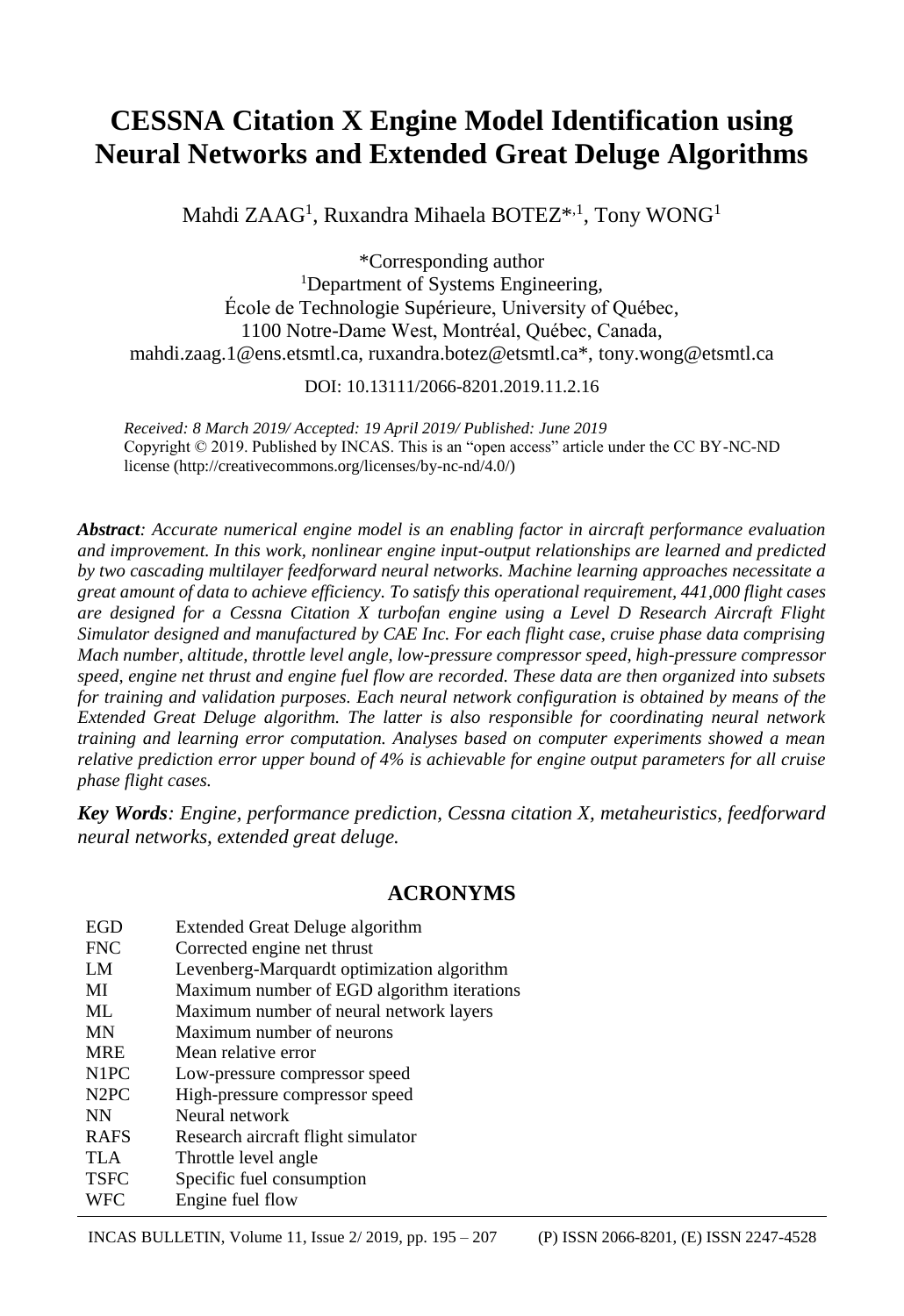### **1. INTRODUCTION AND BACKGROUND**

The usual approach in engine modeling consists in linking the engine inputs parameters with engine thrust through analytical treatment of aerodynamic and thermodynamic data from flight tests. Models proposed by Mattingly et al. [1] and Wanner [2] are early representatives of these research efforts. In [1], maximum thrust is expressed in terms of air density and Mach number variation while Throttle Level Angle (TLA) is considered in [2]. Later, Ghazi et al. [3] compared the results of these models to flight data generated by the Cessna Citation X Level D Research Aircraft Flight Simulator (RAFS). They obtained a maximum relative error of 3.4% for Mattingly's model at Mach number  $M = 0.4$ , and 6% for Wanner's model at  $M = 0.1$ at constant altitude.

Similar results were produced using Mattingly's model at different altitudes whereas a relative error in the order of 20% was obtained for Wanner's model at an altitude  $h = 30,000$ ft. More recently, a generic technique was developed by Rodriguez and Botez [4] to predict turbofan thrust as a function of Mach number, altitude and bypass ratio. Their technique, based on the reference thrust at sea level, can predict the maximum thrust of different turbofan engines by decomposing engine thrust into two multiplicative components: altitude and Mach numbers. Data interpolation and curve fitting were used to determine empirically the values of these components. The reported maximum relative error for thrust prediction was in the range of 6% to 14% depending on the engine type.

The amount of fuel used to generate engine thrust is an important factor in engine performance evaluation. Specific fuel consumption (TSFC) is often used to describe engine efficiency. Torenbeek [5] performed a detailed engine operation analysis and observed that fuel consumption is directly related to engine compressor input/output ratio, Mach number and inversely related to dilution rate.

In [6], TSFC was computed by Mattingly according to altitude, Mach number, engine cycle and temperature. In cruise phase, more specifically at  $M = 0.8$  and  $h = 32,000$  ft, Mattingly obtained a TSFC of  $1.89 \times 10^{-5}$  (kg/s)/N. Improving upon the analytical works done by Torenbeek, Roux [7] advised resetting the TSFC to  $1.75 \times 10^{-5}$  (kg/s)/N for engines with a dilution rate greater than 3 during cruise phase.

Based on experimental data, Roux reported that the new TSFC value produced a mean relative error (MRE) of 3.7% compared to 6.6% for Torenbeek's proposition, and 8% for Mattingly calculations.

Analytical analysis of flight data is a powerful tool when devising engine models. However, airborne data acquisition is still an expansive process involving many dedicated operations and specialized equipment. By extension, the scarcity of published flight test data can affect detrimentally research efforts in engine modelling. In this work, aerodynamics data are generated by the RAFS by programming flight paths using parameters such as altitudes, throttle level angles and Mach numbers.

Engine parameters are then extracted from the RAFS during the cruise phase portion of the flight. Note that the RAFS is equipped with a Level D flight dynamics toolbox which is the highest level certified by the FAA.

This paper is organized in the following manner. Section 2 presents the modeling methodology pertaining to neural network configuration and training through the Extended Great Deluge algorithm.

Section 3 details the engine model, and data preprocessing needed for model training. Numerical results from computer experiments are presented in section 4 and conclusions are drawn in section 5.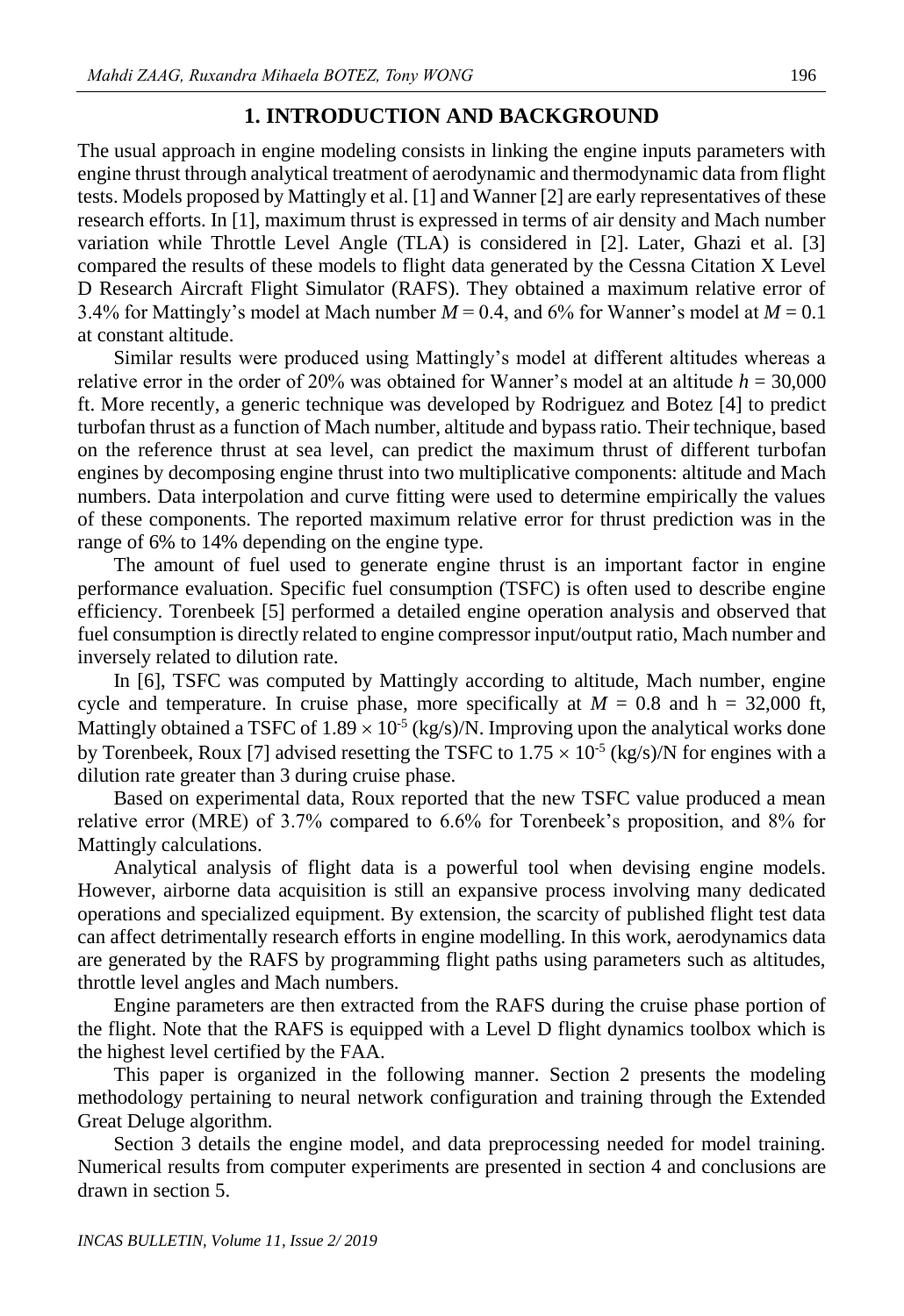# **2. METHODOLOGY**

Computational intelligence is related to artificial intelligence with emphasis on metaheuristic algorithms such as neural networks (NN), evolutionary computation and other nature-inspired computation methodologies. These metaheuristic algorithms have the ability to learn from data or experimental observation. They were successfully applied in the determination of aircraft aerodynamic coefficients [8], and aircraft model identification [9, 10]. In particular, the use of a multilayer feedforward NN to identify aeroservoelastic F/A-18 model established interesting research avenues for accurate nonlinear flight model identification [11, 12].

In neural network implementations, the fundamental processing element of a network is a neuron capable of nonlinear mapping  $\mathbb{R}^l \to [0, 1]$  where *I* is the number of inputs connected to the neuron. The net input signal to a neuron is often computed as the weighted sum of its inputs. Generally, neurons are grouped together by creating layers, which are connected to one another. In the context of an engine model identification problem, some of the neurons interface to the input data while other neurons provide the model's outputs. All the rest of the neurons are hidden between the input and output layers. Further details on feedforward networks can be found in [13].

# **2.1 Neural network training**

Supervised training is used to adjust neuron's connecting weights. The network is provided with a data set consisting of input vectors, and the desired outputs associated with each input vector. This dataset is referred to as the training set. The network processes the training set data and compares its outputs against the desired outputs. The aim of the supervised training is to adjust the weight values such that the mean squared error between the output of the neurons and the desired outputs is minimized. Note that during network training, the training set is processed repeatedly as the connection weights are adjusted [14]. As indicated in section 2, the training set is generated using CAE's Level D RAFS flight cases designed for this research. In [12], Boëly et al. proposed the use of Levenberg-Marquardt (LM) algorithm to train a NN in order to identify F/A-18 flutter behavior. The LM algorithm is a widely used iterative technique for locating local minimum in nonlinear least-squares problems. LM can be considered as a combination of steepest descent with the Gauss-Newton method. As pointed out by Manolis et al. [15], LM has a very appropriate behavior. That is, given a local minimum, if the current solution is distant, then the algorithm will progress slowly but will guarantee to converge. If the current solution is near to a local minimum, then it will exhibit fast convergence.

# **2.2 Neural network configuration**

The architectural complexity of a Neural Network depends on the number of neurons on each layer, the total number of layers, and the number of connecting weights [16]. A NN configuration is the set of values representing these properties, and is usually determined based on observations, rule-of-thumb methods or other empirical approaches. Because of this, the effectiveness of a NN may be compromised by its complexity. To alleviate this problem, Mosbah et al. [17] proposed the use of the Extended Great Deluge (EGD) algorithm in order to find an effective NN configuration with minimal complexity. Given as inputs the bounds on the number of neurons in each layer and the number of layers, the EGD algorithm has the task of finding a NN configuration with the smallest training mean squared error. The following describes an algorithm implementing the EGD algorithm for finding minimal complexity NN configuration. An in-depth discussion of the EGD algorithm is given in [18].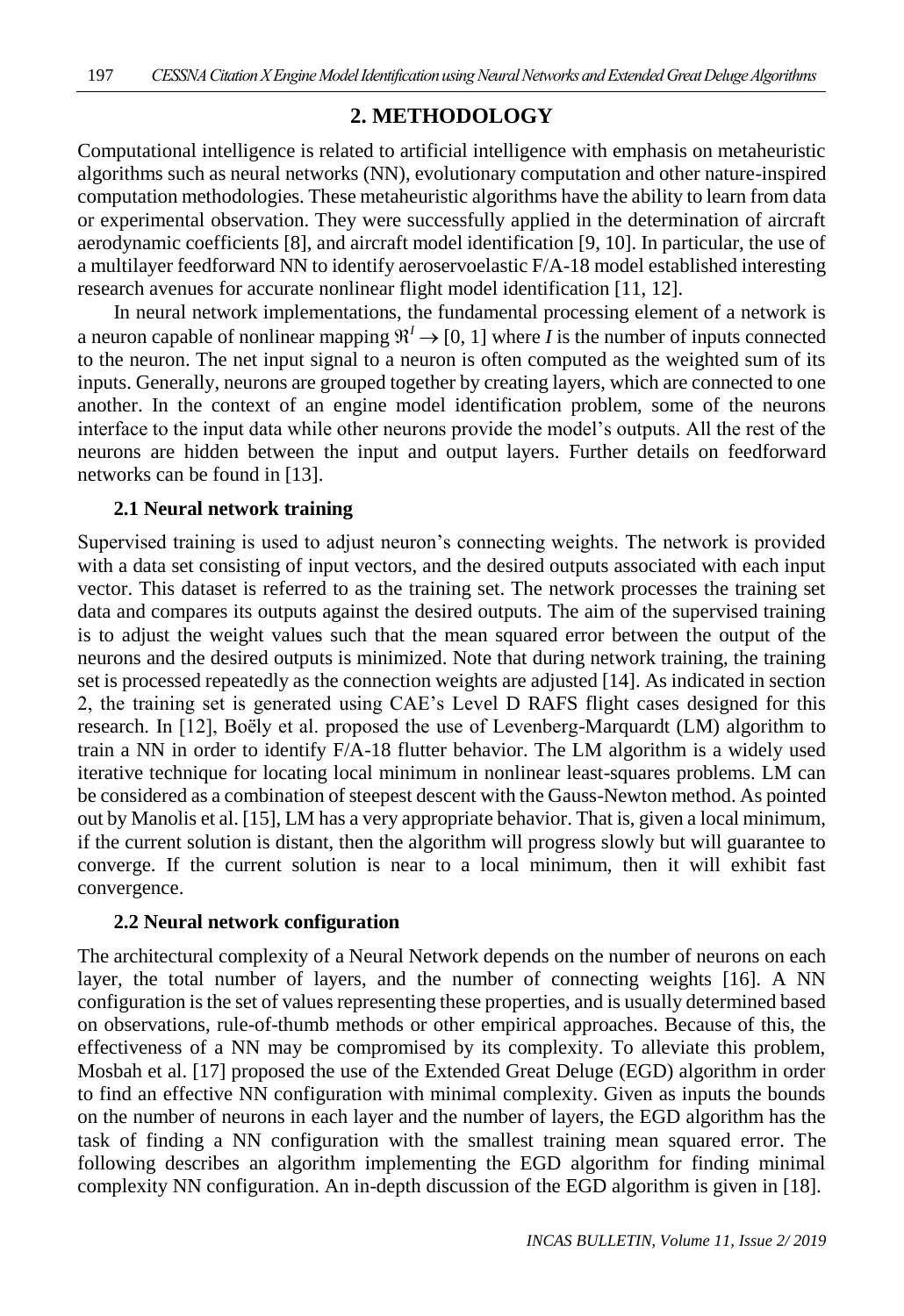

Fig. 1 – Algorithm implementing EGD in order to find a NN configuration with minimal complexity [17]

As shown in Fig. 1, the first step is to assign initial values to the algorithm's controlling parameters and to NN configuration parameters. Starting with one neuron and one layer, the algorithm trains the NN by using training set X, and computes its mean squared error  $E(X)$ . This initial error is also assigned to B, a variable acting as a dynamic acceptance level for the search procedure. Next, the algorithm choses a random number of neurons  $n \in [1, MN]$  and assigns these neurons to the current layer. The new NN configuration is then trained and again its training error computed. The new configuration is kept if it has a lower or equal training error than the previous configuration. However, the new configuration is also kept when its output error is lower or equal to the current acceptance level. This is the non-greedy nature of the EGD algorithm. The search procedure continues by randomly selecting another value for *n*, and by lowering the acceptance level B by an amount represented by  $\Delta B$ . When the number of iterations exceeds MI, the algorithm adds a layer to the current configuration and restarts the search procedure for this new layer. The algorithm stops when the maximum number of layers is reached. The next section presents the NN engine model and provides details on the datasets used in the model training procedure.

#### **3. NEURAL NETWORK ENGINE MODELING**

A turbofan engine operates by compressing, combusting, expanding and exhausting air from the engine creating thrust to propel the aircraft. Fig. 2 shows the major components of a turbofan engine. Ambient air enters the engine through the fan. Part of this accelerated air enters the core of the engine while the other portion bypasses the core creating most of the thrust. Both low-pressure and high-pressure compressors act to pressurize air, and thus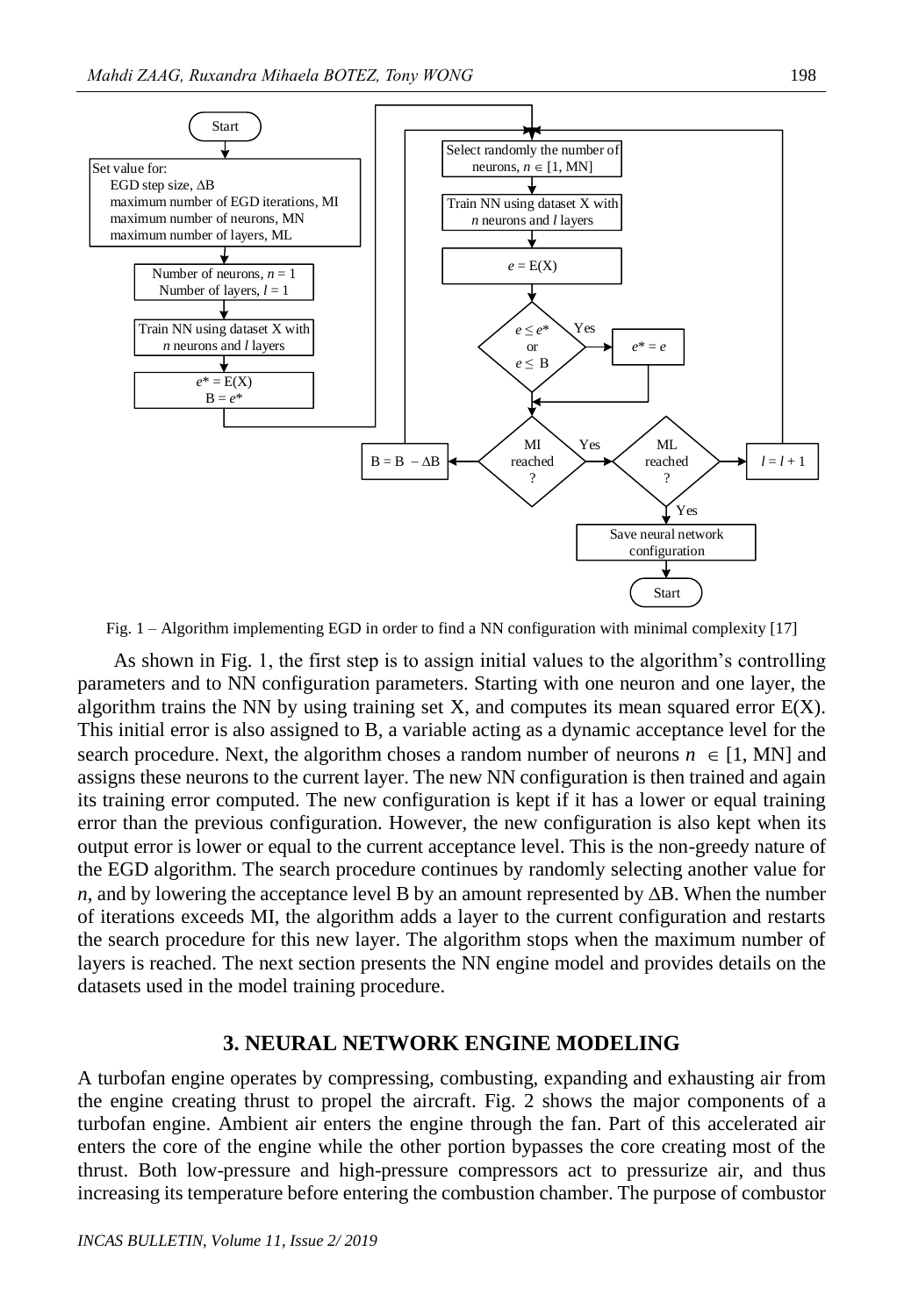is to add energy to the air propelling the flow towards the rear turbines. This flow energy is converted into mechanical energy by the turbines enabling the compressors and the fan to spin. Continuous thrust is thus generated by repeating the above described cycle.



Fig. 2 – Simplified side view of a turbofan engine

In their work on engine model identification, Ghazi et al. [3] compared several analytical models based on the following input/output scheme.



Fig. 3 – Selected input/output for engine modeling from [2]

As shown in Fig. 3 the inputs of the model are the Mach numbers *M*, altitude *h* in feet (ft), TLA in degrees, and the output is the engine net thrust in pounds (lb). Engine control in those models is implicit, and is therefore embedded within the input-output relationship. This model can be detailed to represent a more practical operational context. In the proposed NN engine model, the existence of an electronic engine controller is explicit. The Full Authority Digital Engine Control (FADEC) is a digital electronic system that controls many parameters regarding engine performance. Specifically, FADEC controls the low-pressure compressor rotation speed as function throttle level angle (TLA), Mach number (*M*) and altitude. In addition, fuel consumption (WF) in pounds per hour (lb  $/$  h), the high-pressure compressor speed (N2P) and the engine net thrust (FN) in pounds (lb) can be determined using the lowpressure compressor rotation speed (N1P) in rotations per minute (rpm) and *M* [19]. Fig. 4 shows the complete NN engine model.



Fig. 4 – Selected input/output for engine modeling from [2]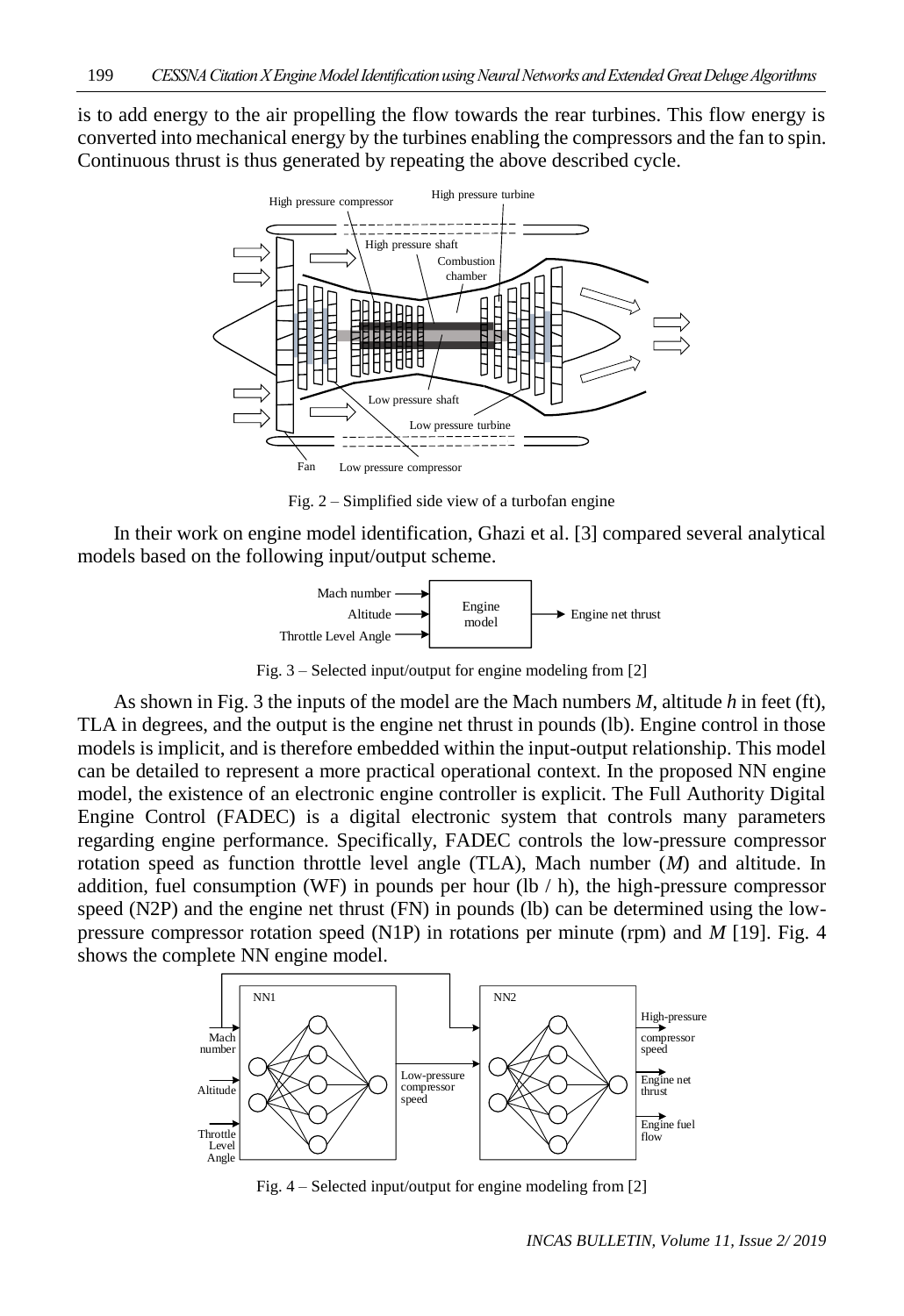The proposed engine model is composed of two cascading neural networks NN1 and NN2 models. The first network NN1 provides the low-pressure compressor speed (N1P) while the second network NN2 provides the engine net thrust (FN), the fuel flow (WF) and the highpressure compressor speed (N2P).

#### **3.1 Neural network data preprocessing**

The parameters describing an engine's internal operation, such as flows, pressures, temperatures, and speeds, vary with ambient conditions at the engine's inlet. It is important to characterize engine performance by taking into account these atmospheric conditions. This entails that raw data from the RAFS should be preprocessed before NN model training and validation.

This preprocessing is accomplished using the so-called  $\theta$  and  $\delta$  exponent correction [20]. Usually, the correction is carried out by first determining the  $\theta$  (temperature) and  $\delta$  (pressure) ratios:

$$
\begin{aligned} \n\theta &= T/T_0, \\ \n\delta &= P/P_0, \n\end{aligned} \tag{1}
$$

where *T* and *P* are the ambient temperature and pressure.  $T_0$  is the temperature at sea level and  $P_0$  is the pressure at sea level. Assuming  $T_0 = 518.69$  degrees Rankine (15 °C), and  $P_0 = 2116.2$ lb/ft<sup>2</sup>, these dimensionless ratios are used to derive the following correction factors with isentropic air flow [21]

$$
\theta^* = \theta(0.2M^2 + 1), \n\delta^* = \delta(0.2M^2 + 1)^{3.5},
$$
\n(2)

where  $M$  is the Mach number. Using Eq.  $(2)$ , the corrected low-pressure compressor speed N1PC is

$$
NIPC = NIP/\sqrt{\theta^*},\tag{3}
$$

and the corrected high-pressure compressor speed N2PC is

$$
N2PC = N2P/\sqrt{\theta^*}.
$$
 (4)

While the engine net thrust FN is corrected by

$$
FNC = FN/\delta^*,\tag{5}
$$

and finally, the fuel consumption WFC is

$$
WFC = WF/\delta^*.
$$
 (6)

These preprocessed data are then used in model training and validation. Two set of experiments are conducted to evaluate the NN engine model performances. Experiment protocol and results are given in the next section.

#### **4. COMPUTER EXPERIMENTS**

When applying multilayer neural networks, the usual practice is to first divide the data randomly into two subsets. The first subset is the training set. It is used for computing the gradient and updating the network connecting weights.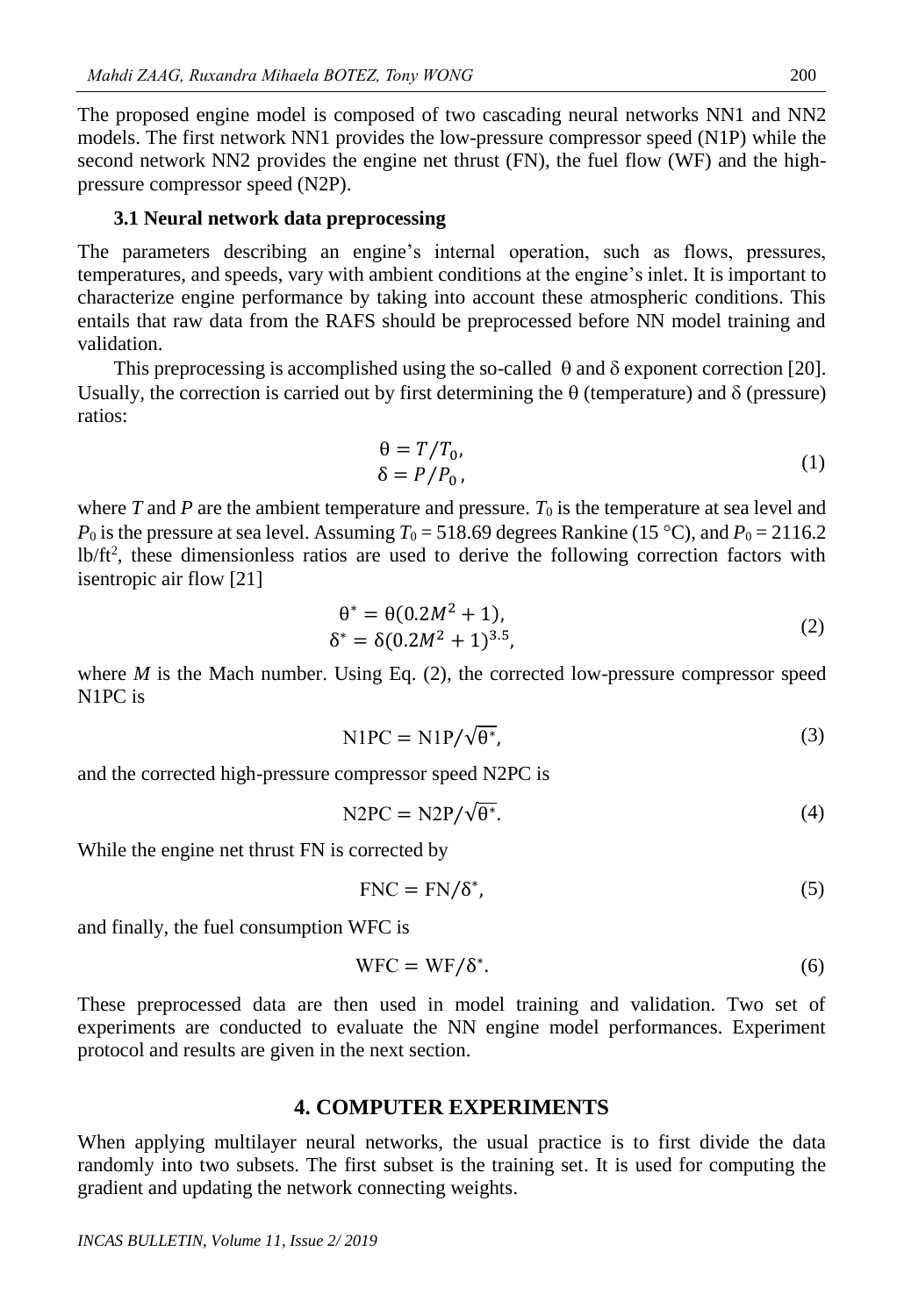The second subset is the validation set and is used to evaluate the network's generalization capability.

Note that, in machine learning literature, training and validation errors are often referred to as learning and prediction errors.

For engine model identification, the error on the validation set and on the training set usually decrease during the initial phase of training.

The error on the validation set typically begins to rise when the NN begins to overfit the training data [13].

For this reason, the NN configuration and error rates are reported at the minimum of the validation set error.

Data are generated by the RAFS system by varying the altitude, Mach number and TLA in order to train and validate the NN engine model.

Recall that the RAFS is a level D flight simulator which reproduces accurate flight dynamics according to the FAA certification authorities. Table 1 summarizes the parameters and their values.

| Parameter            | √alues                   | Steps      |
|----------------------|--------------------------|------------|
| Altitude             | 5,000 ft to 45,000 ft    | $5,000$ ft |
| Mach number          | $0.2 \text{ to } 0.9$    | 0.0001     |
| Throttle Level Angle | 35 degrees to 65 degrees | 5 degrees  |

Table 1 – Engine model input parameters and their ranges

In this work, a total of  $N = 441,000$  flight cases are designed, simulated on the RAFS, and the corresponding engine model output parameters recorded.

These flight test cases are organized according to seven TLA values ranging from 35 to 65 degrees with steps of 5 degrees.

Thus, there are 63,000 flight cases per TLA value. Of the 63,000 flight cases, 47,250 (75%) of them are randomly assigned to the training set, and the remaining 15,750 (25%) flight cases are assigned to the validation set.

The NN engine model is then trained and validated using these datasets. To evaluate the NN model performances, the mean relative error (MRE) measure is used. The relative error of an engine output parameter for flight case *i* is defined as

$$
e_i = \left| \frac{\tilde{o}_i - o_i}{o_i} \right| \tag{7}
$$

where  $\tilde{o}_i$  is the output parameter computed by the NN model and  $o_i$  is the corresponding output parameter value from a flight test dataset.

From Eq. (7), the MRE for  $n \subseteq N$  flight cases is given by

$$
\bar{e} = \frac{100\%}{n} \sum_{i=1}^{n} e_i.
$$
 (8)

Two sets of computer experiments are executed, and evaluated using the MRE performance measure of Eq. (8).

The first of these experiments assesses the capability of the first neural network NN1 to reproduce accurate low-pressure compressor speed N1PC with varying TLA, altitude and Mach number as detailed in Table 1.

Fig. 5 shows a typical flight envelope for the flight test cases where TLA is equal to 35 degrees.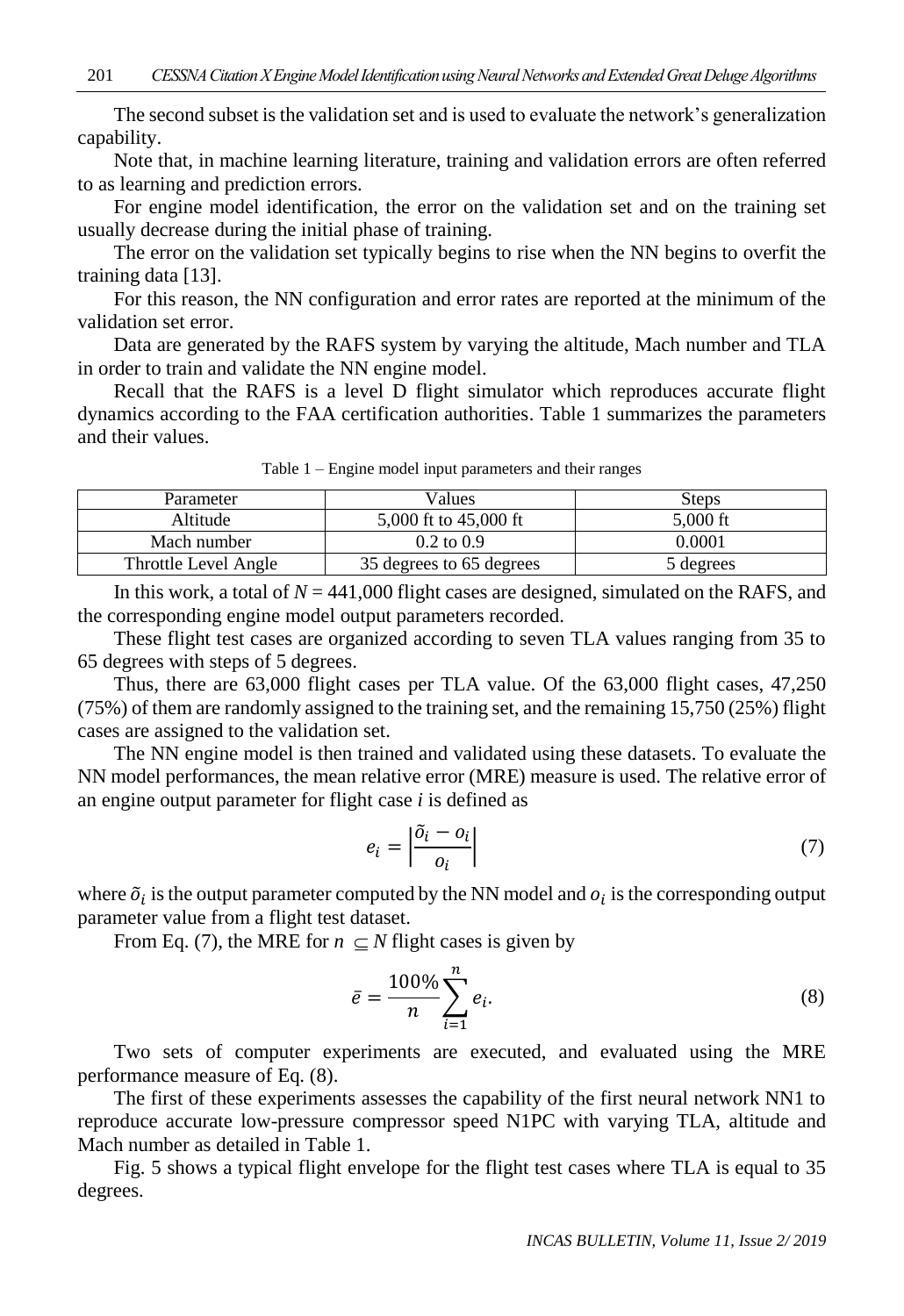

Fig.  $5 -$  Typical flight envelop for TLA = 35 degrees

The second set of experiments verify the combined NN1 and NN2 models performance. High-pressure compressor speed N2PC, engine net thrust FNC and fuel flow WFC are measured according to TLA, altitude and Mach number.

For each TLA value, 47,250 flight cases are randomly selected for training and the remaining 15,750 cases are used for validation.

Thus, each training set is used by the EGD algorithm to determine the least complex configuration in terms of number of layers, and number of neurons per layer.

The performance of the selected NN configuration is then verified using the validation set. The maximum number of layers ML, the maximum number of neurons per layer MN and other EGD parameters are given in Table 2.

| Parameter                           | √alues               |
|-------------------------------------|----------------------|
| Maximum number of layer             | $MI = 4$             |
| Maximum number of neurons per layer | $MN = 10$            |
| Acceptance level step size          | $\Delta B = 0.00001$ |
| Maximum number of EGD iterations    |                      |

Table 2 – Engine model input parameters and their ranges

#### **4.1 Results and comment**

The first set of experiments are performed to evaluate the first neural network block NN1, and its ability to learn low-pressure compressor speed N1PC.

Fig. 6 shows an excerpt from NN1 output using training set containing  $TLA = 35$  degrees, altitudes ranging from 20,000 ft to 40,000 ft and Mach numbers varying from 0.2 to 0.9.

In Fig. 6, the outputted N1PC values actually overlap the values from the training set. This confirms the ability of NN1 to learn N1PC for different altitudes and Mach numbers.

Table 3 presents the learning and prediction error in terms of MRE for each TLA value. It is observed that the maximum prediction MRE of the N1PC for different TLA values is less than 0.05%.

This indicates a good mapping between the inputs and outputs, and the prediction capability of the NN1 block.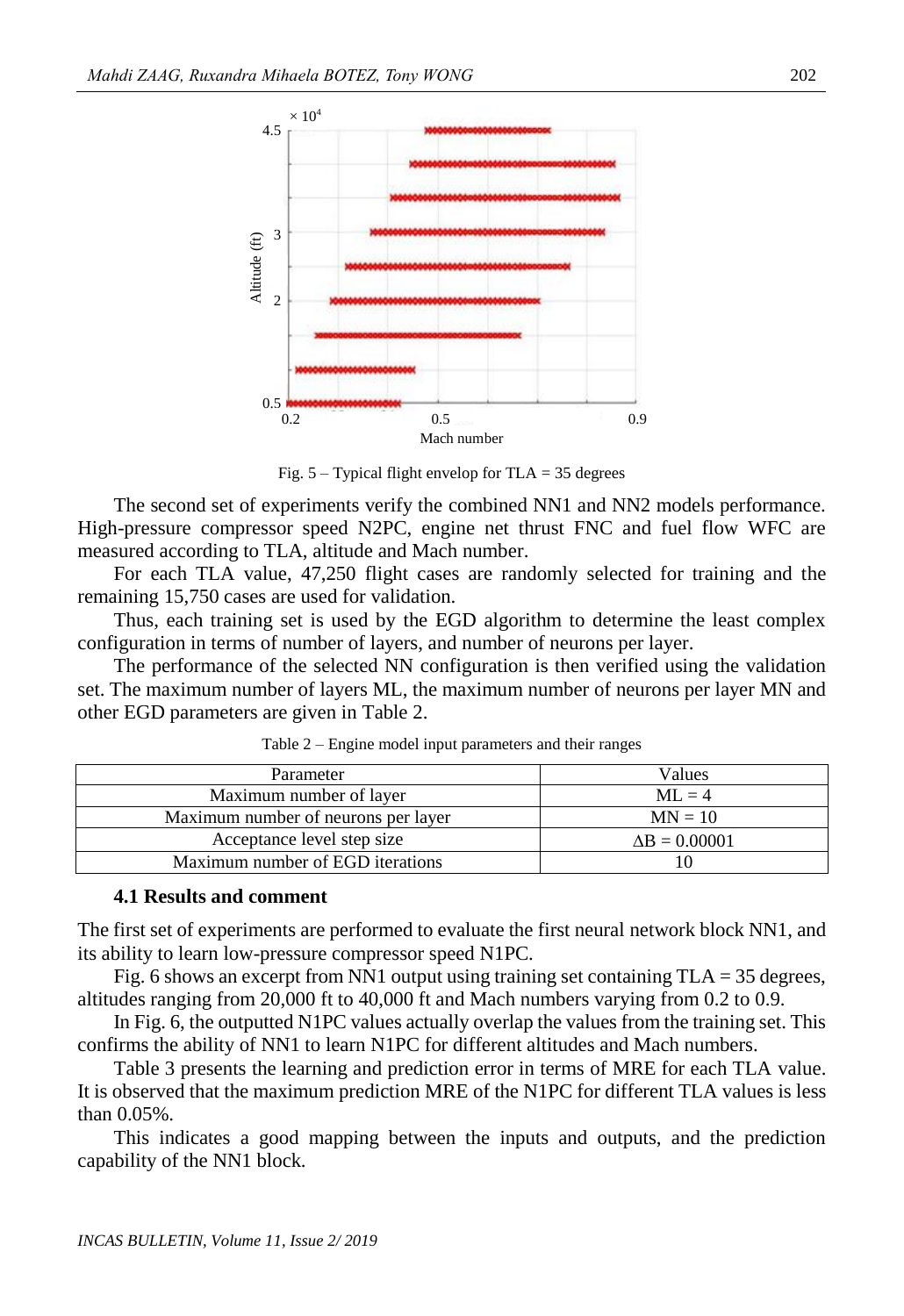

Fig. 6 – NN1 training: N1PC learning given altitude, Mach number, and TLA = 35 degrees

| TLA degrees | Training MRE (%) | Validation MRE (%) |
|-------------|------------------|--------------------|
| 35          | 0.0037           | 0.0048             |
| 40          | 0.0036           | 0.0035             |
| 45          | 0.0086           | 0.0099             |
| 50          | 0.0115           | 0.0089             |
| 55          | 0.0401           | 0.043              |
| 60          | 0.0212           | 0.0096             |
| 65          | 0.0029           | 0.0021             |

Table 3 – NN1 training and validation MRE:

Fig. 7 presents a graphical comparison between learning and prediction MRE. It shows that the prediction MRE follows closely the learning MRE. The largest deviation occurred at TLA = 60 degrees, but it only amounts to  $0.011\%$ .



Fig. 7 – NN1 training and validation MRE comparison

The second set of experiments combined both the NN1 and NN2 blocks of the NN engine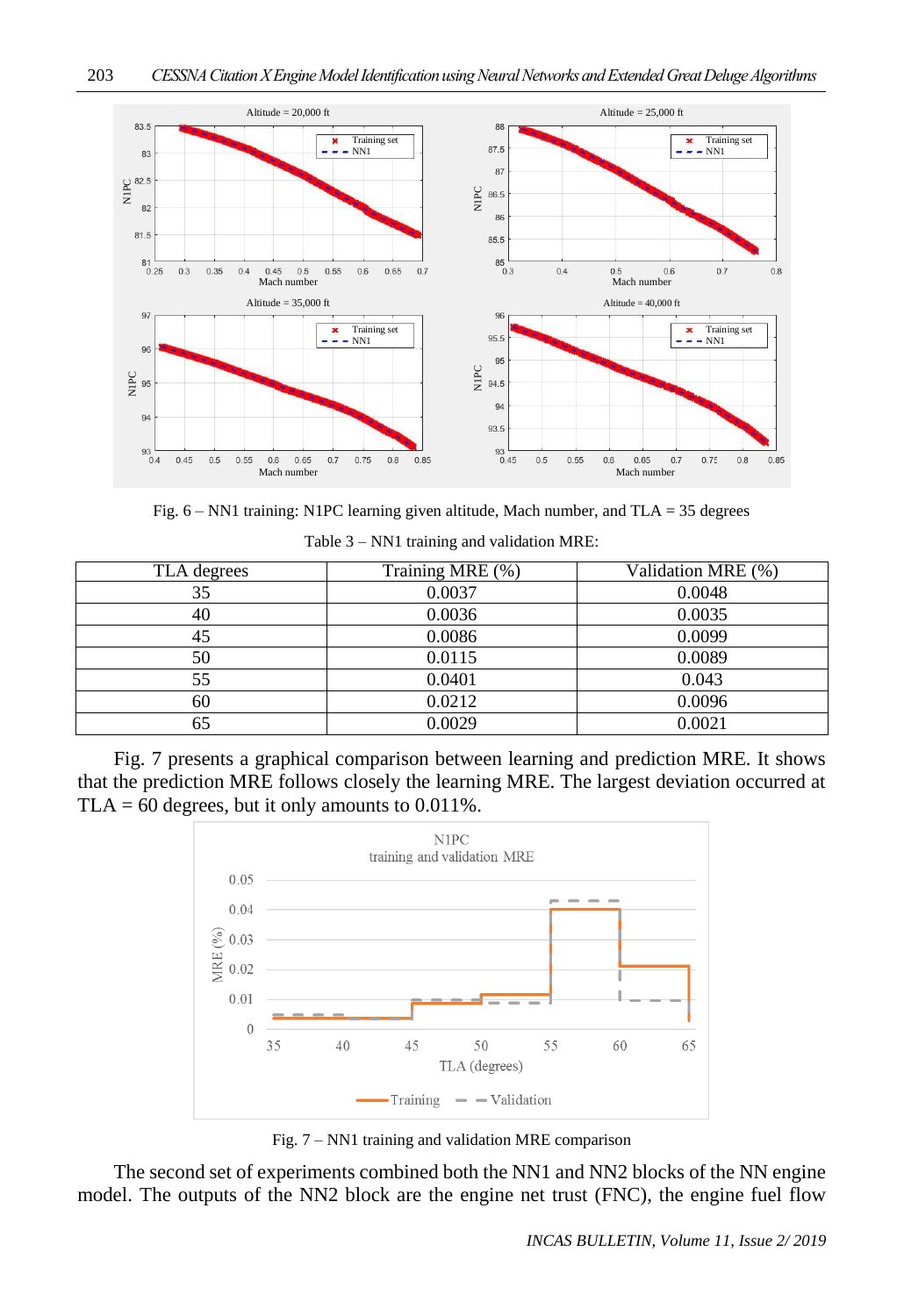(WFC) and the high-pressure compressorspeed (N2PC). Fig. 8 to Fig. 9 show the NN2 training at TLA = 65 degrees for different altitudes and Mach numbers.



Fig.  $8 - NN2$  training: N2PC learning given altitude, Mach number, and TLA = 65 degrees



Fig. 9 – NN2 training: FNC learning given altitude, Mach number, and TLA = 65 degrees



Fig. 10 – NN2 training: WFC learning given altitude, Mach number, and TLA = 65 degrees

Again, the learned output values mostly overlapped the values from the training set. The MRE of the NN engine model combining NN1 and NN2 are given in Table 4. Table 4 – NN engine model training and validation MRE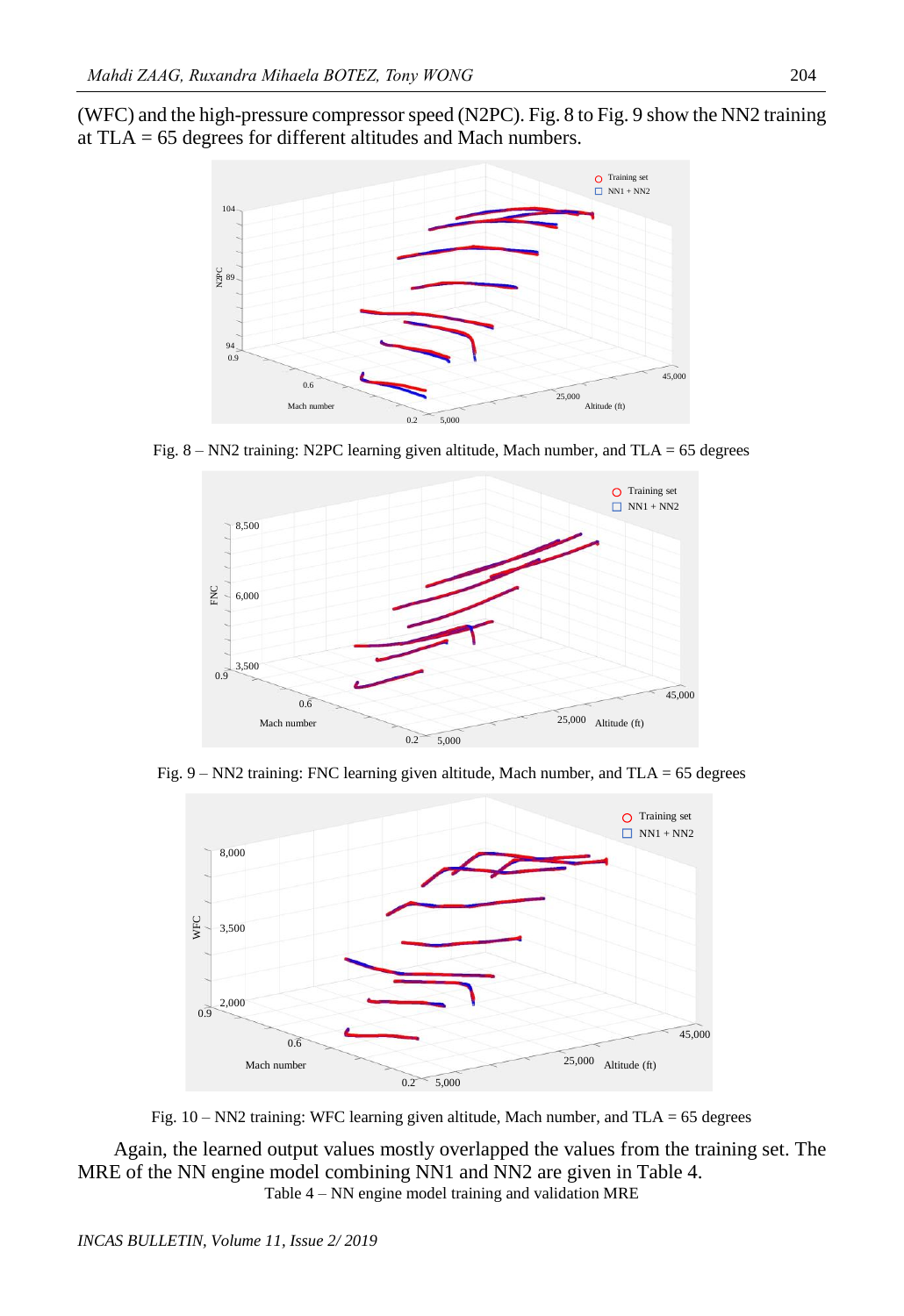| <b>TLA</b><br>degrees | N <sub>2</sub> P <sub>C</sub><br>Training<br>$(\%)$ | N <sub>2</sub> P <sub>C</sub><br>Validation<br>$(\%)$ | <b>FNC</b><br>Training<br>(96) | <b>FNC</b><br>Validation<br>(%) | <b>WFC</b><br>Training<br>$(\% )$ | <b>WFC</b><br>Validation<br>$(\%)$ |
|-----------------------|-----------------------------------------------------|-------------------------------------------------------|--------------------------------|---------------------------------|-----------------------------------|------------------------------------|
| 35                    | 0.0976                                              | 0.0721                                                | 0.08                           | 0.0389                          | 0.1165                            | 0.0722                             |
| 40                    | 0.0975                                              | 0.0814                                                | 0.3408                         | 0.6185                          | 0.4501                            | 0.7304                             |
| 45                    | 0.0759                                              | 0.0635                                                | 0.1209                         | 0.2158                          | 0.4191                            | 0.3711                             |
| 50                    | 0.000001                                            | 0.2077                                                | 0.0000015                      | 0.073                           | 0.0000018                         | 0.1233                             |
| 55                    | 0.5601                                              | 0.8132                                                | 1.54                           | 1.5645                          | 3.4273                            | 3.2867                             |
| 60                    | 0.5674                                              | 0.6794                                                | 0.4058                         | 0.4576                          | 1.6301                            | 1.5323                             |
| 65                    | 0.0473                                              | 0.0233                                                | 0.0479                         | 0.0811                          | 0.1363                            | 0.1124                             |

For the NN engine model, the highest prediction errors are obtained at TLA = 55 degrees. However, the MRE differences are quite small: 0.82% for N2PC, 1.56% for FNC and 3.29% for WFC. Fig. 11 to Fig. 13 present graphical comparisons of the learning and prediction MRE. It is observed that the MRE differences in learning and prediction MRE never exceed 0.3% for all TLA values.



Fig. 11 – N2PC training and validation comparison



Fig. 12 – FNC training and validation comparison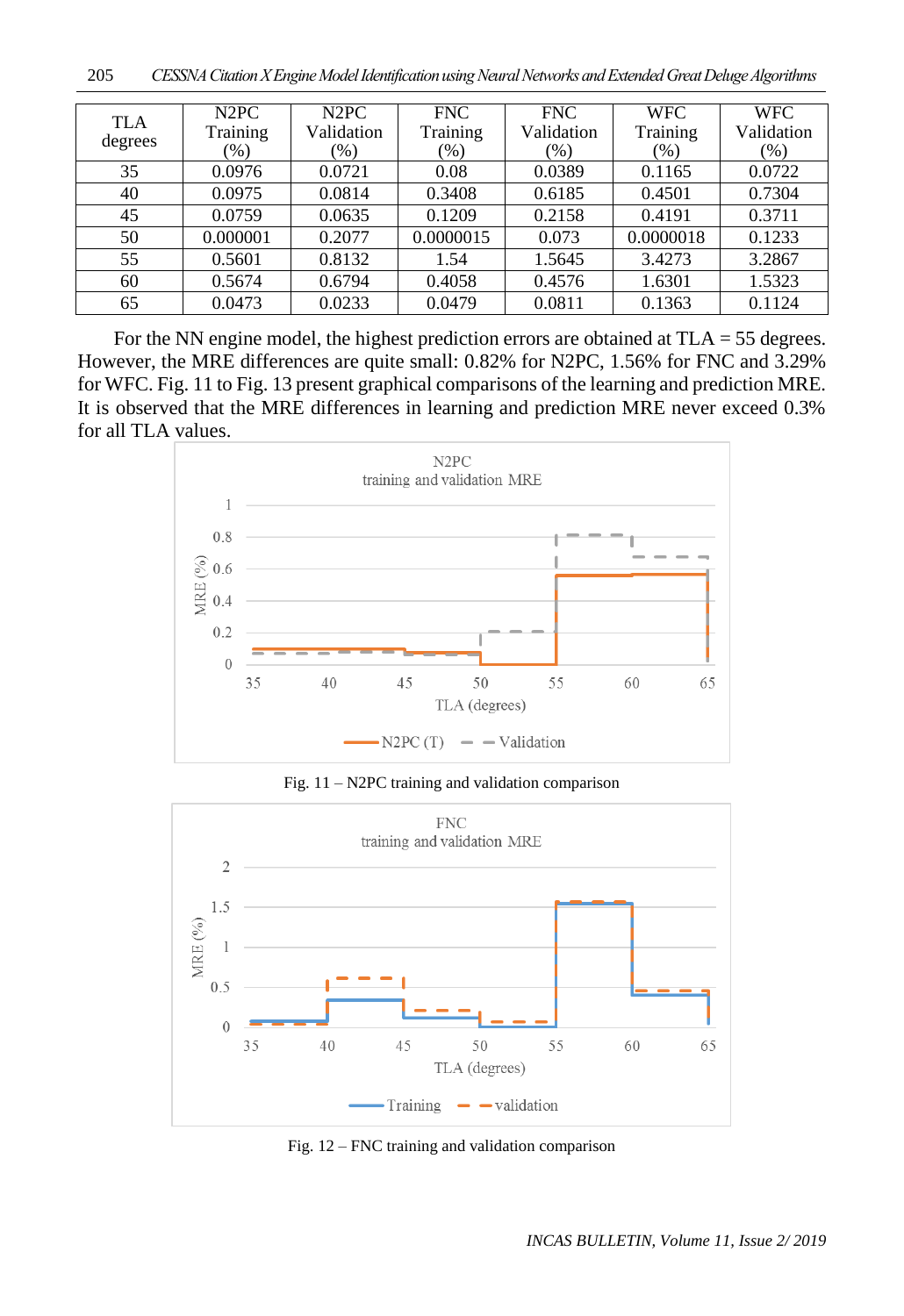

Fig. 13 – WFC training and validation comparison

Lastly, Table 5 provides a comparison between the NN model prediction and previously published results. For the engine net trust FNC, the NN model produced comparable MRE to the analytical model of Ghazi et al. Interestingly, the NN model outperformed models by Roux and Torenbeek in fuel flow prediction. The accurately of the NN model is an indication that engine non-linearity behavior can indeed be modeled by the NN approach.

| Table 5 - NN engine model performance compared to previously published results |  |  |  |  |
|--------------------------------------------------------------------------------|--|--|--|--|
|--------------------------------------------------------------------------------|--|--|--|--|

|            | Proposed NN model | Analytical model [2] | Generic model [3]        |
|------------|-------------------|----------------------|--------------------------|
| <b>FNC</b> | $.56\%$           | 1.58%                | Between 6% to<br>14%     |
|            |                   |                      | depending on engine type |
|            | Proposed NN model | Roux's model [7]     | Torenbeek's model [8]    |
| <b>WFC</b> | 3.42%             | 8%                   | 6.6%                     |

# **5. CONCLUSIONS**

Accurate engine models are critical to evaluate aircraft performances and machine learning approach can contribute in the refinement of engine parameters. Through appropriate neural network training, it is possible to adequately predict engine net thrust and fuel consumption bypassing complex analysis and development. The resulting engine model is encapsulated within the network's configuration expressed in terms of neuron interconnection and weighting values. Thus, network configuration determination is a significant task in the modeling process. The usual ad-hoc configuration selection can be replaced by an automated procedure such as the extended great deluge algorithm. Neural network modeling can achieve engine parameters prediction under cruise flight conditions. Additional research encompassing climbing and landing phases is needed in order to yield a functional model capable of representing engine behavior during different phases of aircraft operation.

# **ACKNOWLEDGEMENTS**

This work is part of the Canada Research Chair in Aircraft Modeling and Simulation Technologies research program performed at the Laboratory of Applied Research in Active Controls, Avionics and AeroServoElasticity Research (LARCASE). The Research Aircraft Flight Simulator (RAFS) was obtained by Dr Ruxandra Botez under a grant by the Canadian Foundation of Innovation, and le Ministère du Développement Économique, de l'Innovation et de l'Exportation of Québec (MDEIE), and from contributions by CAE Inc.